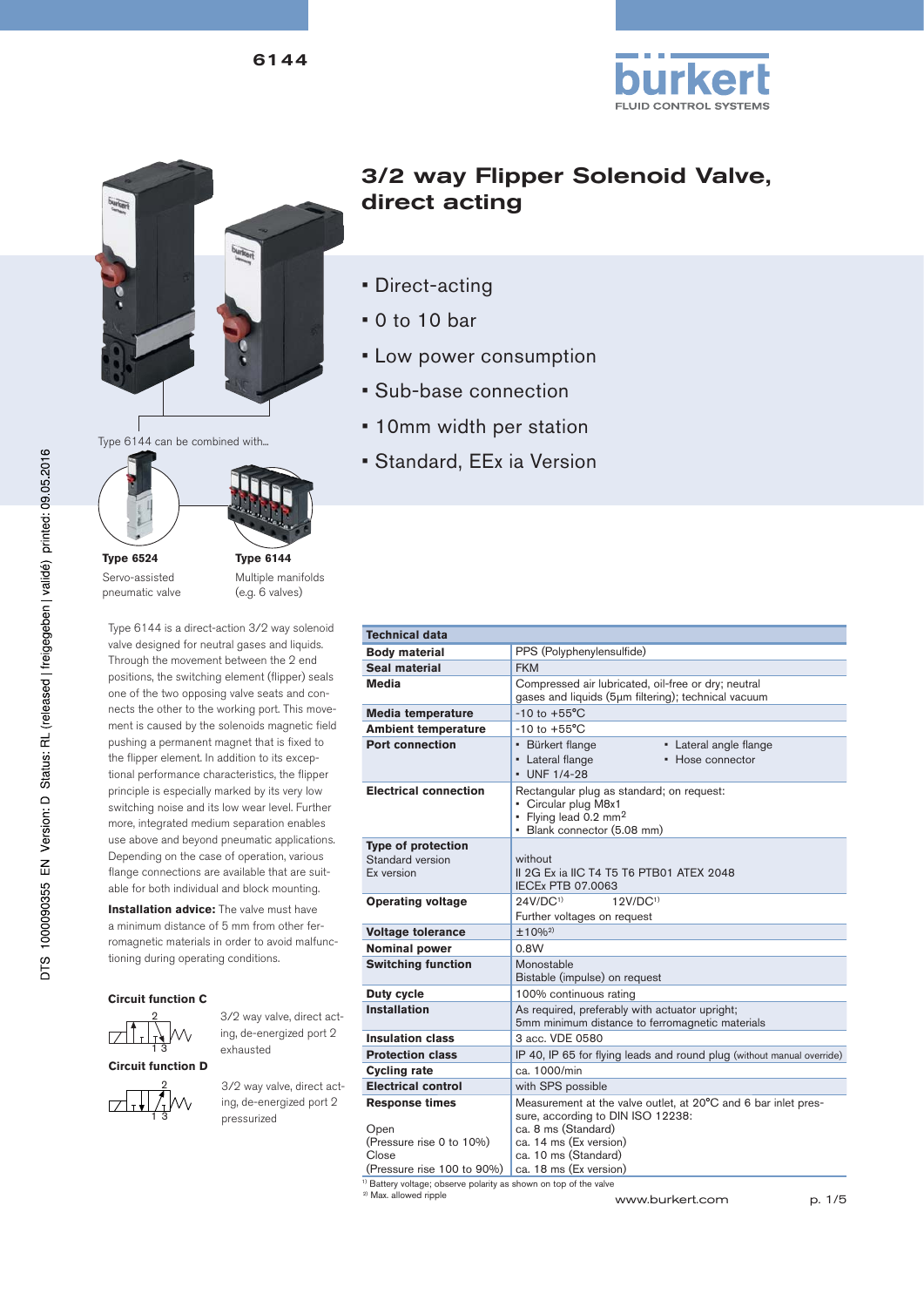

### Ordering chart, standard version (other versions on request)

All valves with mounting screws and flange seal; without plug connection (see Accessories)

| $\mathbf{r}$<br>Circuit<br>function | ction<br>conn<br>Port | [mm]<br>Orifice | ω<br>$\overline{m}$<br>4<br>ä١<br>d | Φ<br>$\widehat{\ast}$<br>ś<br>$\tilde{\mathbf{r}}$ | Ō<br>≂<br>ౚ<br>စ္ | ω<br>ರ<br>Manu<br>overri | Voltage<br>[V] | ₹<br>ಕ<br>Nomi<br>powe | ಕಾ<br><b>o</b><br>cta<br>plug | ads<br>0<br>о<br>o. |
|-------------------------------------|-----------------------|-----------------|-------------------------------------|----------------------------------------------------|-------------------|--------------------------|----------------|------------------------|-------------------------------|---------------------|
| $\mathbf c$                         | Bürkert flange        | 0.6             | 8.5                                 | 0.0075                                             | $0 - 10^{-3}$     | with                     | 12             | 0.8                    | 182 862                       | 215 686             |
| Μv<br>-3                            |                       |                 |                                     |                                                    |                   |                          | 24             |                        | 181367                        | 202 578             |
| 3/2 way valve NC                    | Lateral flange        | 0.6             | 8.5                                 | 0.0075                                             | $0-10^{3}$        | with                     | 24             | 0.8                    | 175682                        | 214 196             |
| D<br>W                              | Bürkert flange        |                 | 8.5                                 | 0.0075                                             |                   |                          |                |                        | 175653                        | ٠                   |
| 3/2 way valve NO                    | Lateral flange        | 0.6             | 8.5                                 | 0.0075                                             | $0 - 10$          | with                     | 24             | 0.8                    | 179098                        | п                   |

1) **QNn value air [l/min]:** Measurement with +20°C, 6 bar pressure on the valve input and 1 bar pressure differential

2) **Pressure values [bar]:** Measured as overpressure to the atmospheric pressure

Application with vacuum on request

4) Measured at +20 °C, 1 bar pressure difference, measured as overpressure to the atmospheric pressure

Mounting screws for Bürkert flange: M1.6x5 for Lateral flange: M1.6x20

#### **Further versions on request**

#### Electrical connection

Electrical connection left or right-sided alternatively. Possible electrical connections are 2 single flying leads, M8x1 round plugs or plug for contacting circuit board.

Circuit functions Circuit function A, B and T

#### Additional

田田

On request, the valve can be delivered with a manual override on the left or right side, but also without.

### Ordering chart, Ex version

Approval acc. to II 2G Ex ia IIC T4 T5 T6 PTB01 ATEX 2048 and IECx PTB 07.0063 All valves with rectangular plug, mounting screws and flange seal; without plug connection (see Accessories)

| Circuit<br>functio                 | ction<br>conn<br>Port | $[mm] % \begin{minipage}[b]{0.4\linewidth} \centering \includegraphics[width=\linewidth]{images/STN10001.jpg} \caption{The image shows the number of different models. % \label{fig:STN00002} \end{minipage} \vspace{0.05in} \label{fig:STN00002}$<br>Orifice | Φ<br>min]<br>ω,<br>$\bar{\vec{a}}$ | <u>e</u><br>$\widehat{\mathbf{f}}$<br>Ξ<br>Γā<br>$\overline{\mathbf{v}}$<br>g<br>E | ⊐ ล<br>۵۵<br>ëδ<br>rang<br>[bar] | ride<br>ā<br>Manu<br>overn | sistance<br>$\overline{\Xi}$<br>ပ<br>4%<br>$20^{\circ}$<br>ω<br>œ<br>$\overline{\omega}$ | ε<br>ದ ⊷<br>昆目<br>Σ<br>÷. | ρ.<br><b>Item</b> |
|------------------------------------|-----------------------|---------------------------------------------------------------------------------------------------------------------------------------------------------------------------------------------------------------------------------------------------------------|------------------------------------|------------------------------------------------------------------------------------|----------------------------------|----------------------------|------------------------------------------------------------------------------------------|---------------------------|-------------------|
| $\mathbf c$<br>$\mathfrak{D}$<br>W | Bürkert Flange        | 0.6                                                                                                                                                                                                                                                           | 8.5                                | 0.0075                                                                             | $0 - 7$                          | yes                        | 320                                                                                      | 29                        | 175 657           |
| $\overline{3}$<br>3/2 way valve NC | <b>Bürkert Flange</b> | 0.6                                                                                                                                                                                                                                                           | 8.5                                | 0.0075                                                                             | $0 - 7$                          | yes                        | 510                                                                                      | 23                        | 175 656           |
| D                                  | <b>Bürkert Flange</b> | 0.6                                                                                                                                                                                                                                                           | 8.5                                | 0.0075                                                                             | $0 - 7$                          | yes                        | 320                                                                                      | 29                        | 183 550           |
| 3/2-Wege-Ventil NO                 |                       |                                                                                                                                                                                                                                                               |                                    |                                                                                    |                                  |                            |                                                                                          |                           |                   |

<sup>1)</sup> **QNn value air [I/min]:** Measurement with +20°C, 6 bar pressure on the valve input and 1 bar pressure differential

<sup>2)</sup> Pressure values [bar]: Measured as overpressure to the atmospheric pressure

3) Vacuum up to 10 bar on request

4) Measured at +20 °C, 1 bar pressure difference, measured as overpressure to the atmospheric pressure

Mounting screws for Bürkert flange: M1.6x5 for Lateral flange: M1.6x20

#### **Electrical data:**



| <b>Functional values for valve</b><br>switching function<br>at 0 $^{\circ}$ C to +55 $^{\circ}$ C |      | <b>Permitted maximum values/</b><br>value pairs<br>acc. to operating instructions |  |  |
|---------------------------------------------------------------------------------------------------|------|-----------------------------------------------------------------------------------|--|--|
| Min. holding current:<br>Nominal coil resistance $320\Omega \pm 4\%$                              | 29mA | U. 35V<br>I. 0.9A                                                                 |  |  |
| Min. Holding current:<br>Nominal coil resistance $510\Omega \pm 4\%$                              | 23mA |                                                                                   |  |  |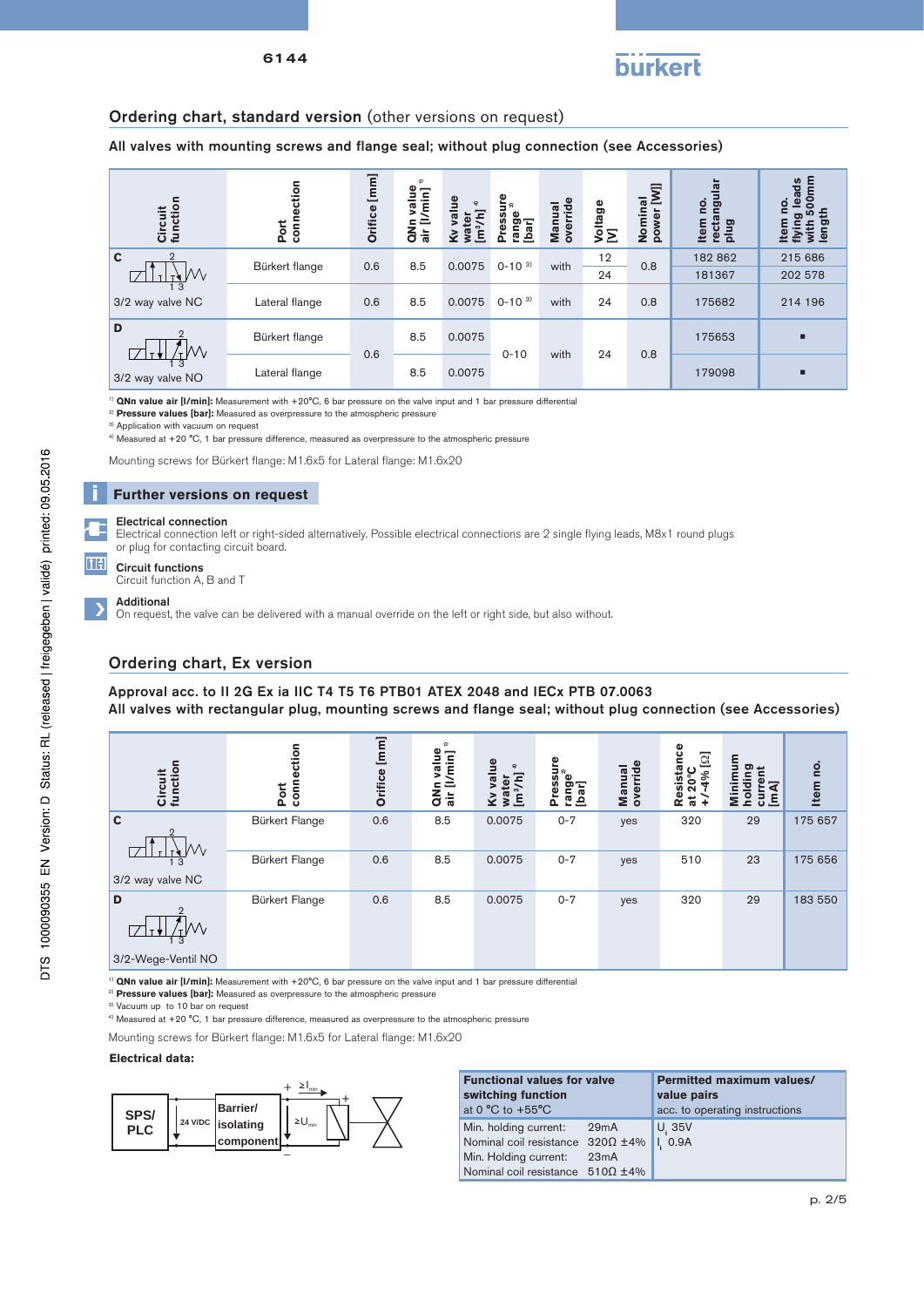

## Ordering chart for accessories

| Device                      | Character<br>istics                       | <u>o</u><br><b>Item</b> |
|-----------------------------|-------------------------------------------|-------------------------|
| <b>Bürkert flange</b>       |                                           |                         |
| Single manifold             | for Bürkert flange under M3               | 639 873                 |
| Manifold 2-fold             | for Bürkert flange, M5                    | 641 911                 |
| Manifold 4-fold             | for Bürkert flange, M5                    | 641 912                 |
| Manifold 6-fold             | for Bürkert flange, M5                    | 639 874                 |
| Blanking plate kit          | for multiple manifolds, Bürkert flange    | 645 512                 |
| Lateral flange              |                                           |                         |
| Single manifold             | for lateral flange, M3                    | 639 234                 |
| Manifold 2-fold             | for lateral flange, M5                    | 641 915                 |
| Manifold 4-fold             | for lateral flange, M5                    | 641 916                 |
| Manifold 6-fold             | for lateral flange, M5                    | 639 235                 |
| Blanking plate kit          | for multiple manifolds, lateral flange    | 645 513                 |
| <b>Tube connector plug</b>  |                                           |                         |
| Screw in fitting connection | Brass, straight, for M3 and tube -ø 4 mm  | 782 534                 |
| Screw in fitting connection | Brass, straight, for M5 and tube - ø 4 mm | 787 810                 |

**Options for the electrical connection, rectangular plug as standard, other connections on request** 



**Rectangular plug** Raster 5.08 mm



**Circular plug** M8x1



**Blank connector** Raster 5.08 mm (e.g. for board mounted connection 0.63 x 0.63)



**2 flying leads**<br>0.2 mm<sup>2</sup>, 300 mm long

## Cable plug, Type 2505

|  | Type 2505, cable version       | Item no. |
|--|--------------------------------|----------|
|  | with 3m                        | 133 486  |
|  | with 5m                        | 167 494  |
|  | Type 2505, flying lead version |          |
|  |                                | Item no. |
|  | with 300 mm                    | 644 068  |

See also datasheet Type 2505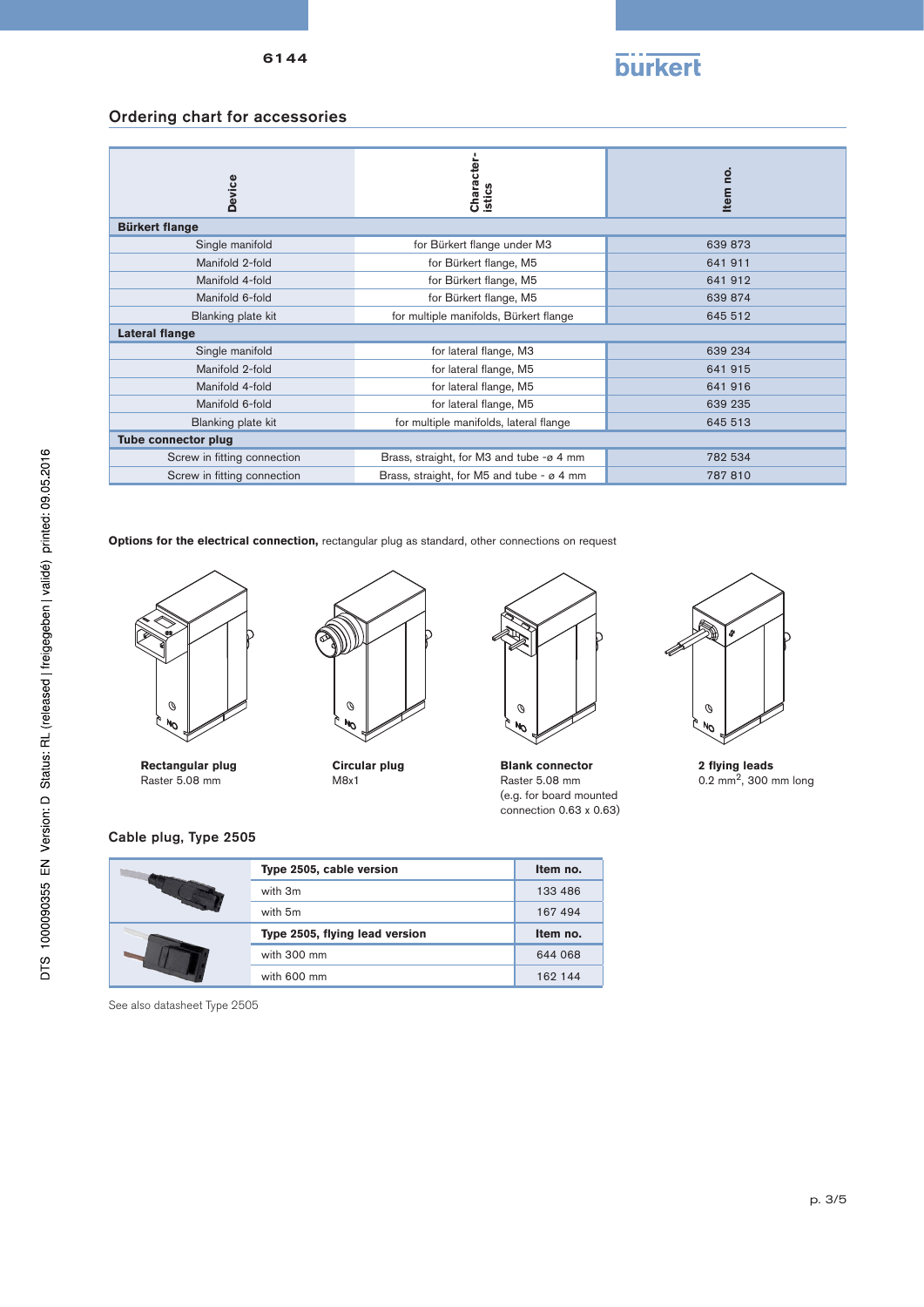

## Dimensions [mm]



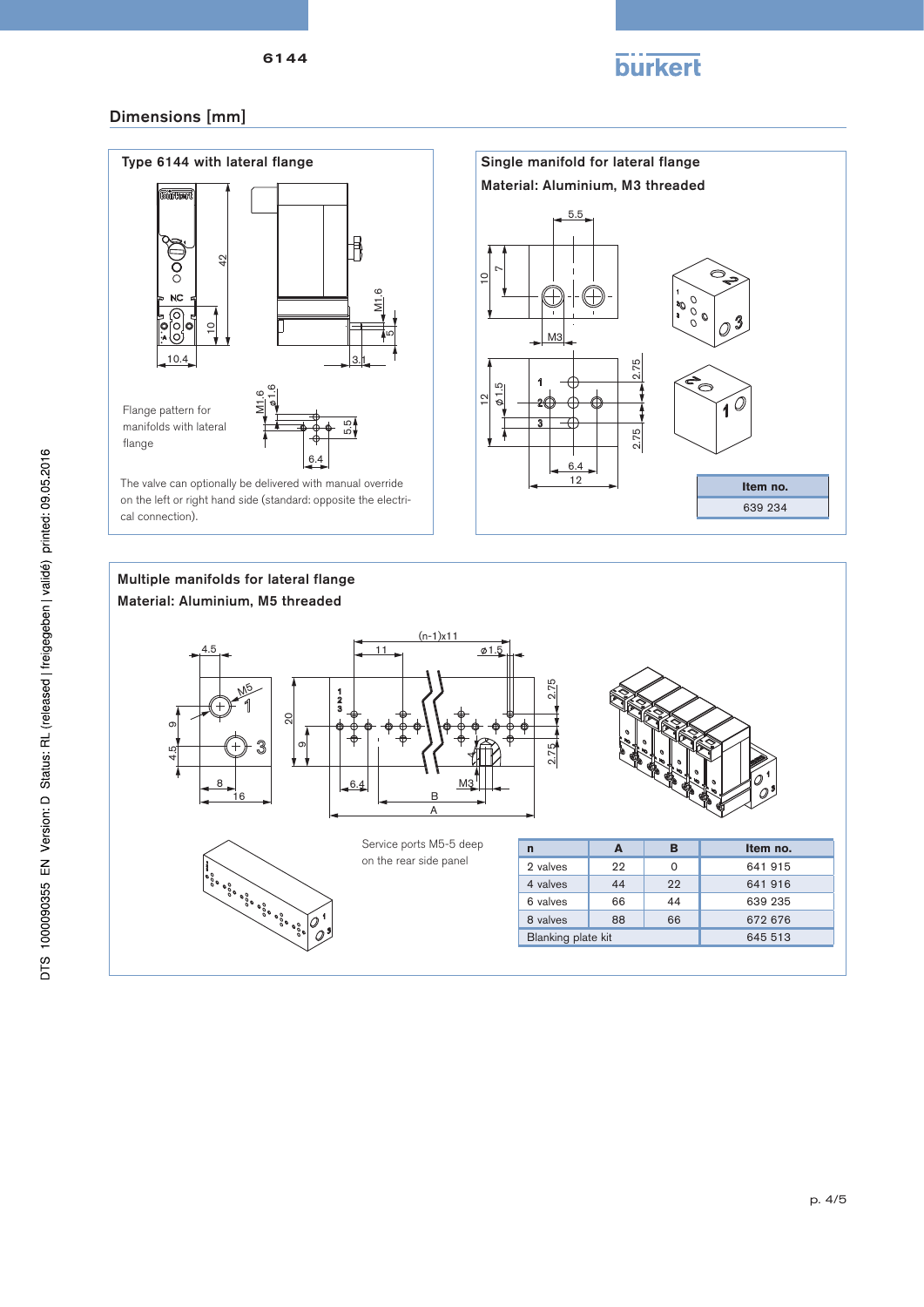

12.5

5

1  $\overline{2}$  $\overline{3}$ 

¢

25

M3

4.4

ത

 9.2 5

## Dimensions [mm] *(cont.)*



A

B 4.5

 21.5  $^{10}$  $\infty$